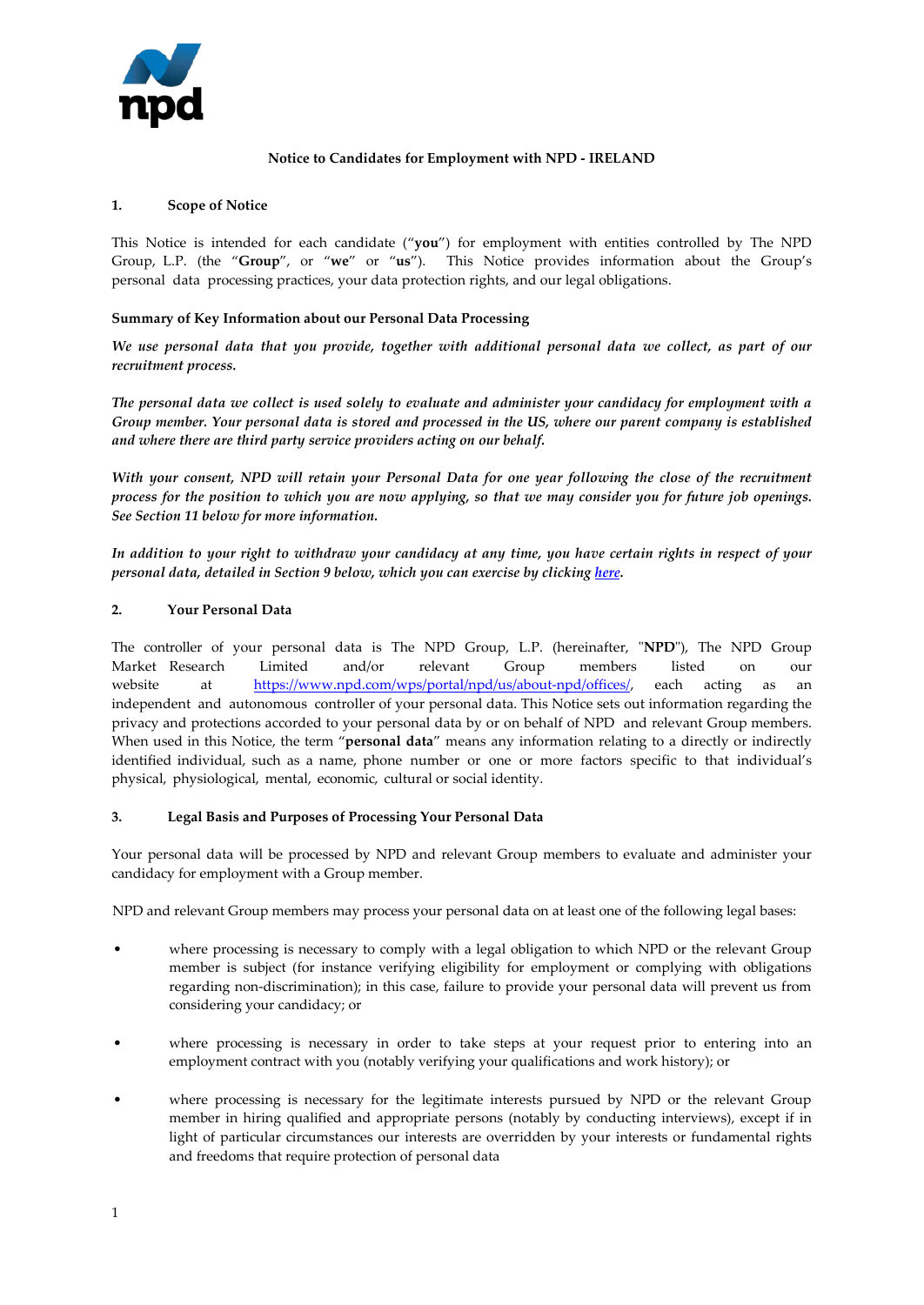If you do not provide some or all of your personal data it may affect our ability to process your candidacy and therefore to enter into an employment agreement with you. In some cases, it may mean that we are unable to continue with your candidacy as NPD or the relevant Group member will not have the personal data we believe to be necessary to enter into an employment agreement with you.

## **4. Types of Personal Data Processed**

NPD and the relevant Group members process different types of your personal data, to the extent permitted under applicable laws, for the purposes described in this Notice:

- Contact information (such as your name, address, email address and phone number);
- Employment position(s) sought;
- CV and cover letter;
- Educational history and grades;
- Employment history;
- Additional experience information (such as summary of employment history and educational background, previous work for the Group, non-compete obligations, skills, records and appraisals, educational degrees and statements of opinion or intention);
- Work authorization information (including sponsorship information as applicable);
- Information pertaining to current compensation and benefits packages; and
- Availability.

You may give us the personal data described above during the recruitment process, whether through your application, further communications, on the telephone or at interviews.

We may also receive personal data about you from third parties; for example, recruiters; references from a previous employer; business partners; sub-contractors providing recruiting or technical services; analytics providers; background check providers; search information providers; and credit reference agencies, as well as from publicly available sources such as social media where such personal data is proportionate to the position for which you are applying. We may also retain that personal data after you have been employed (where this is relevant and to the extent permitted by applicable law).

We may also receive information which may include your personal data from our hiring manager, from Human Resources, from recruiters and, from time to time, from our other employees (for instance, in the course of conducting an interview).

#### **5. Processing Your Personal Data**

The Group is committed to ensuring that all candidate personal data is:

- Processed fairly and lawfully;
- Processed for specific purposes only, and not in any manner incompatible with those purposes;
- Adequate and relevant;
- Kept accurate;
- Retained no longer than necessary;
- Processed consistent with your rights; and
- Kept secure.

#### **6. Sharing Your Personal Data with Third Parties**

Where necessary for the purposes described in this Notice, your personal data will be shared among relevant Group entities, third party service providers who maintain reasonable security practices commensurate with applicable law, and government agencies. In some cases, third party service providers may be granted access to a specific Group database, but their access is restricted on a need-to-know basis via access limitations. Group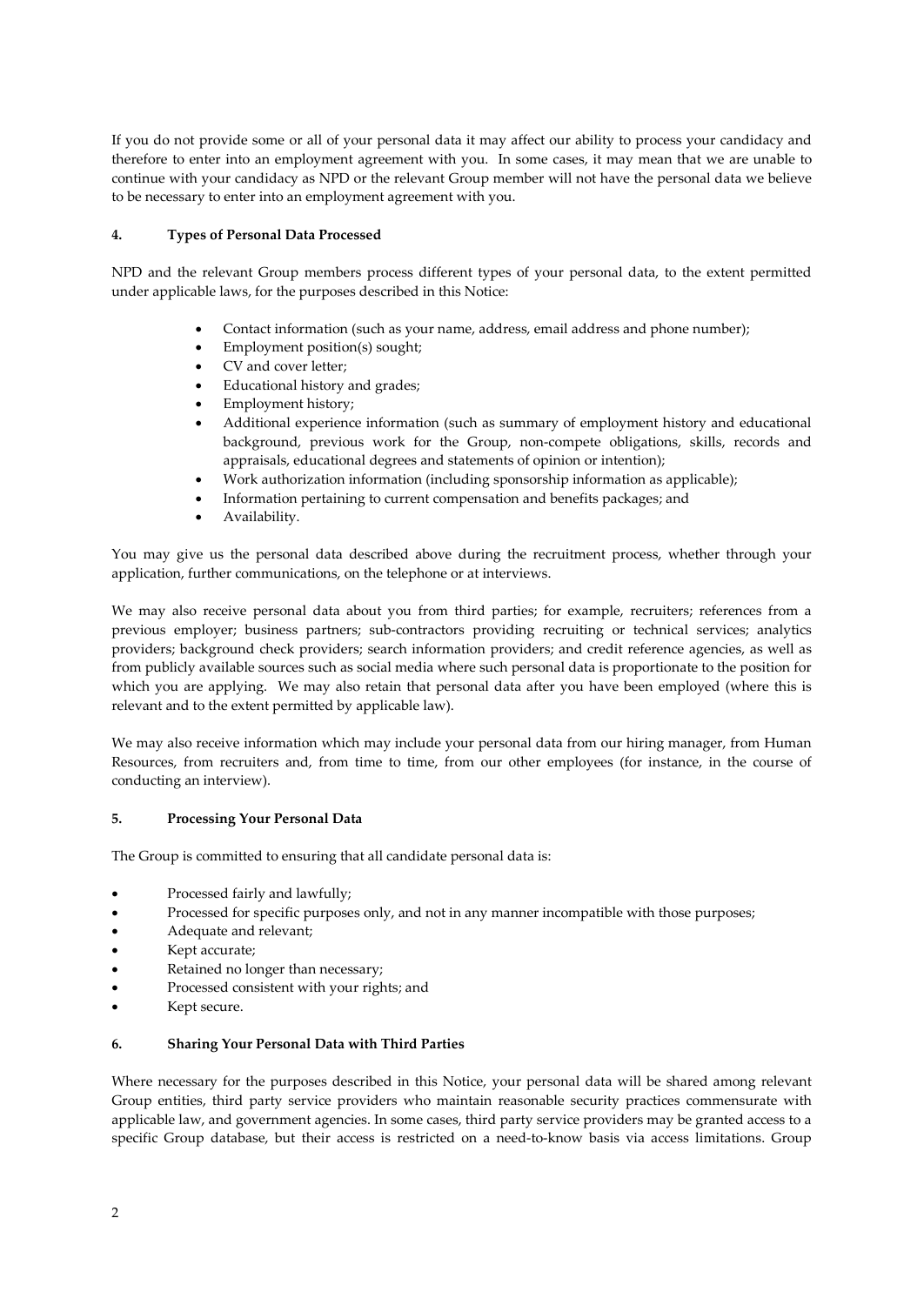entities and third parties with whom your data will be shared include Group HR and IT personnel responsible for recruitment or IT processing and security functions, third parties providing IT services and support for any of the purposes described in this Notice, and in-house and outside counsel.

Wherever required under applicable law, the relevant Group company will enter into with third party service providers data processing or similar agreements that require in particular that such third party service providers will maintain the same level of personal data protection as implemented by the Group. NPD expects all third parties to process any personal data disclosed to them in accordance with applicable law and contract terms, including with respect to personal data confidentiality and security. Where these third parties act as a "data processor" they carry out their tasks on our behalf and upon our instructions for the above mentioned purposes.

We may provide data to a third party if we believe in good faith that we are required to so for legal reasons or that this is necessary to prevent harm or injury to us, our staff or members of the public or if we need to do so to defend our legal rights. For example, we may provide personal data if we are ordered by a court to do so.

We may provide data to a third party if we believe in good faith that we are required to do so for legal reasons or that this is necessary to prevent harm or injury to us, our staff or members of the public or if we need to do so to defend our legal rights. For example, we may provide personal data if we are ordered by a court to do so.

## **7. Transfers of Personal Data Outside of Your Country**

When you provide your personal data on Workday Recruiting, that personal data (as described in Section 4. above) will be transferred to NPD and Workday in the U.S. and may also be transferred to other Group entities or to third parties described in Section 6. above, located outside your country of residence, for the purposes set forth in Section 3 above.

The U.S. is not considered to offer adequate protection of personal data. Transfers of personal data from The NPD Group Market Research Limited to NPD are made pursuant to standard contractual clauses approved by the European Commission. Transfers of personal data from The NPD Group Market Research Limited to Workday are made pursuant to the EU-U.S. Privacy Shield, to which Workday has certified its adherence. Where applicable, you are entitled, upon request made **[here](https://app.onetrust.com/app/#/webform/d841c7fc-01d0-4a5b-a0b6-f94d8a5bf6eb)**, to receive information concerning the appropriate safeguards taken to protect your personal data in connection with such transfer.

Although highly unlikely, transfers may be made to respond to law enforcement requests or discovery procedures, or where required or permitted by applicable laws, court orders, government regulations, or government authorities (including tax and employment). Such transfers may entail access by courts or governmental authorities outside your country, after having ensured that only your minimal necessary data is disclosed and transferred, or that such data is de-identified or that, where possible, appropriate stipulative court orders have been issued.

#### **8. Data Security**

Your personal data will be secured by taking security measures that are commensurate with the sensitivity of the personal data processed. To this end, the Group maintains reasonable physical, technical, and administrative security measures (including IT system monitoring) with a view to protecting candidate personal data against theft; accidental loss; unauthorized alteration; unauthorized or accidental access, processing, erasure, use, disclosure or copying; and/or accidental or unlawful destruction.

Where we have given you (or where you have chosen) a password which enables you to access Workday Recruiting, you are responsible for keeping this password confidential. We ask you not to share a password with anyone. The transmission of information via the internet is not completely secure. Although we will do our best to protect your personal data, we cannot guarantee the security of your personal data transmitted to Workday Recruiting; any transmission is at your own risk. Once we have received your personal data, we will use strict procedures and security features to try to prevent unauthorized access.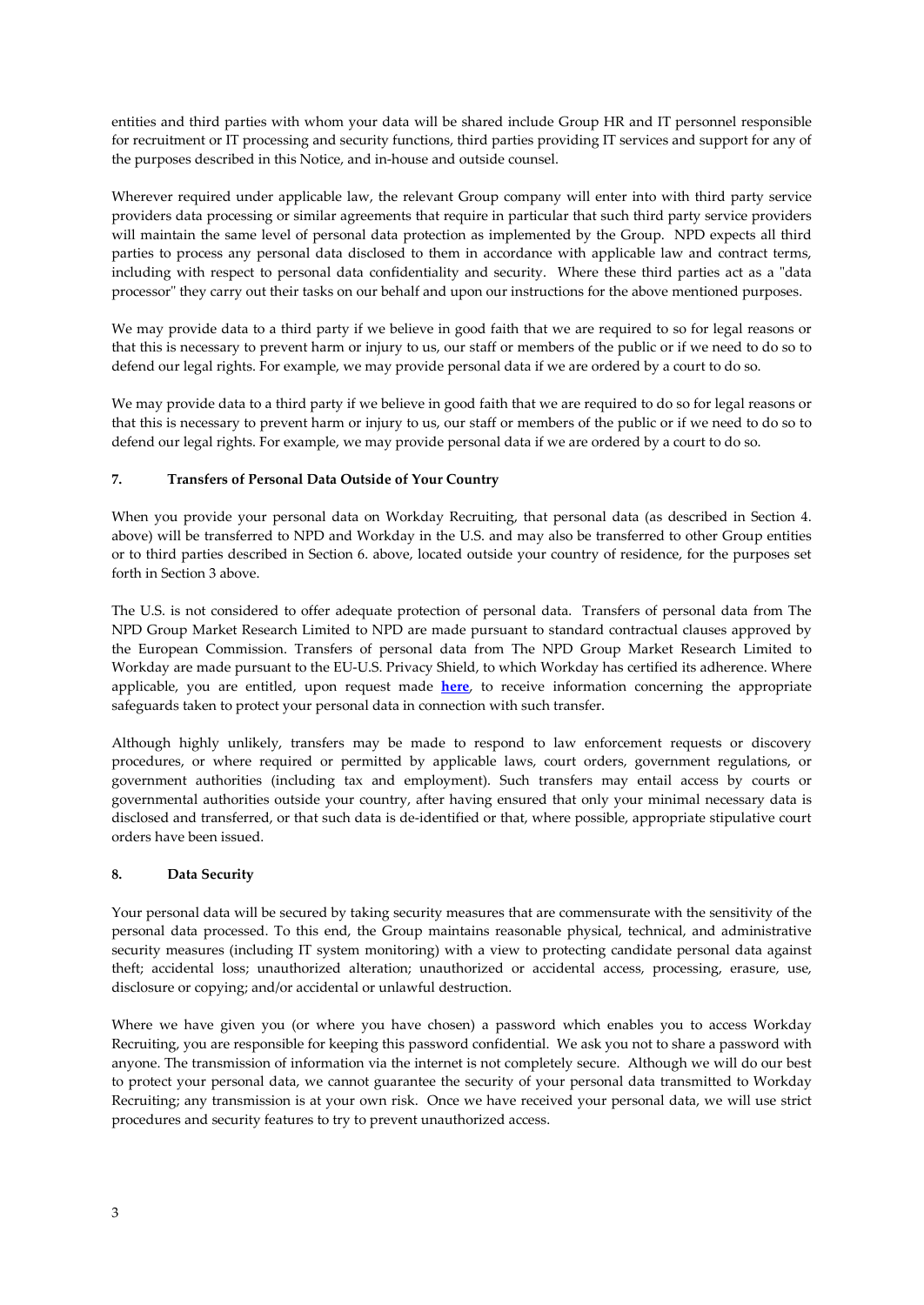#### **9. Updating Your Personal Data and Your Rights**

- **Right to Correct (Rectification)** NPD and relevant Group members aim to ensure that all of your personal data is correct. You are entitled to have any inadequate, incomplete or incorrect personal data corrected (that is, rectified). For as long as your candidacy is active, you have the responsibility to ensure that all your data is kept up to date on Workday Recruiting.
- **Right to Access** You have the right to request access to any personal data concerning you, subject to limited exceptions that may be prescribed by applicable law.
- **Right to Withdraw Consent** In the event your personal data is processed on the basis of your consent, you have the right to withdraw consent at any time, without affecting the lawfulness of processing based on consent before its withdrawal.
- **Right to Data Portability -** Where we rely upon your consent as the legal basis for processing, or the fact that the processing is necessary to perform a contract to which you are party or to take steps at your request prior to entering a contract, and the personal data is processed by automatic means, you have the right to receive all such personal data which you have provided to us in a structured, commonly used and machine-readable format, and also to require us to transmit it to another controller where this is technically feasible.
- **Right to Erasure -** You are entitled to have your personal data erased under specific circumstances, such as where you have withdrawn your consent, where you object to processing based on legitimate interests and we have no overriding legitimate grounds or where personal data is unlawfully processed.
- **Right to Restriction of Processing** You have the right to restrict our processing of your personal data (that is, allow only its storage) where:
	- o you contest the accuracy of the personal data, until we have taken sufficient steps to correct or verify its accuracy;
	- o where the processing is unlawful but you do not want us to erase the personal data;
	- o where we no longer need your personal data for the purposes of the processing, but you require such personal data for the establishment, exercise or defense of legal claims; or
	- o where you have objected to processing justified on legitimate interest grounds (see below), pending verification as to whether we have compelling legitimate grounds to continue processing.

Where your personal data is subject to restriction we will only process it with your consent or for the establishment, exercise or defense of legal claims.

- **Right to object to processing justified on legitimate interest grounds where we are relying upon legitimate interest to process personal data, you have the right to object to that processing. If you object, we must stop that processing unless we can demonstrate compelling legitimate grounds for the processing that override your interests, rights and freedoms, or we need to process the personal data for the establishment, exercise or defense of legal claims. Where we rely upon legitimate interest as a basis for processing we believe that we can demonstrate such compelling legitimate grounds, but we will consider each case on an individual basis.**
- **Right to Lodge a Complaint** You may lodge a complaint with the supervisory authority of your habitual residence, place of work or place of alleged infringement. The supervisory authority in Ireland is the Data Protection Commissioner.